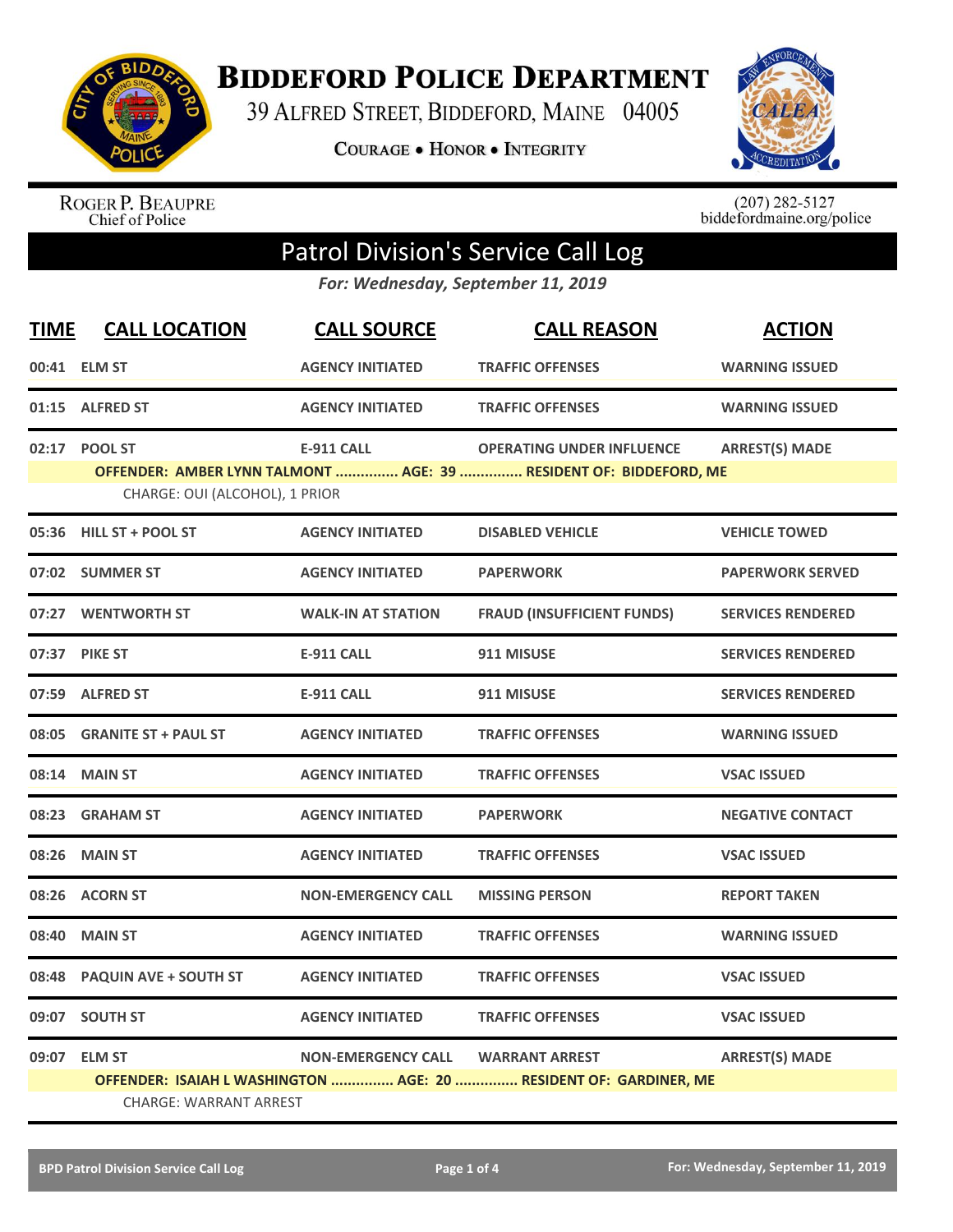| <b>TIME</b> | <b>CALL LOCATION</b> | <b>CALL SOURCE</b>        | <b>CALL REASON</b>                     | <b>ACTION</b>                |
|-------------|----------------------|---------------------------|----------------------------------------|------------------------------|
|             | 09:35 WESTERN AVE    | <b>E-911 CALL</b>         | 911 MISUSE                             | <b>FALSE ALARM</b>           |
|             | 09:40 ALFRED ST      | <b>WALK-IN AT STATION</b> | <b>COURT ORDERED CHECK IN</b>          | <b>SERVICES RENDERED</b>     |
|             | 10:05 DIGITAL DR     | <b>AGENCY INITIATED</b>   | <b>ALL OTHER</b>                       | <b>NEGATIVE CONTACT</b>      |
|             | 10:15 PRECOURT ST    | <b>AGENCY INITIATED</b>   | <b>TRAFFIC OFFENSES</b>                | <b>VSAC ISSUED</b>           |
|             | 10:34 ALFRED ST      | <b>E-911 CALL</b>         | <b>ALL OTHER</b>                       | <b>SERVICES RENDERED</b>     |
|             | 10:37 HILL ST        | <b>AGENCY INITIATED</b>   | <b>DISTURBANCE / NOISE</b>             | <b>NO ACTION REQUIRED</b>    |
|             | 10:48 MOUNTAIN RD    | <b>AGENCY INITIATED</b>   | <b>ANIMAL COMPLAINT</b>                | <b>GONE ON ARRIVAL</b>       |
|             | 11:00 SHOPS WAY      | <b>AGENCY INITIATED</b>   | <b>TRAFFIC OFFENSES</b>                | <b>VSAC ISSUED</b>           |
|             | 11:19 ALFRED ST      | <b>AGENCY INITIATED</b>   | <b>TRAFFIC OFFENSES</b>                | <b>WARNING ISSUED</b>        |
|             | 11:43 ALFRED ST      | <b>AGENCY INITIATED</b>   | <b>TRAFFIC OFFENSES</b>                | <b>WARNING ISSUED</b>        |
|             | 11:58 GRAHAM ST      | <b>AGENCY INITIATED</b>   | <b>PAPERWORK</b>                       | <b>NO ACTION REQUIRED</b>    |
|             | 11:58 DIGITAL DR     | <b>AGENCY INITIATED</b>   | <b>ALL OTHER</b>                       | <b>NEGATIVE CONTACT</b>      |
|             | 12:06 ELM ST         | <b>AGENCY INITIATED</b>   | <b>TRAFFIC OFFENSES</b>                | <b>VSAC ISSUED</b>           |
|             | 12:18 HILL ST        | <b>AGENCY INITIATED</b>   | <b>MENTAL ILLNESS CASES</b>            | <b>TRANSPORT TO HOSPITAL</b> |
|             | 12:44 MAIN ST        | <b>E-911 CALL</b>         | 911 MISUSE                             | <b>NEGATIVE CONTACT</b>      |
|             | 12:55 PRISCILLA AVE  | <b>AGENCY INITIATED</b>   | <b>TRAFFIC OFFENSES</b>                | <b>VSAC ISSUED</b>           |
|             | 12:56 ALFRED ST      | <b>E-911 CALL</b>         | 911 MISUSE                             | <b>NO ACTION REQUIRED</b>    |
|             | 13:37 ST MARYS ST    | <b>E-911 CALL</b>         | <b>JUVENILE OFFENSES</b>               | <b>GONE ON ARRIVAL</b>       |
|             | 13:38 ST MARYS ST    | <b>E-911 CALL</b>         | <b>THEFT</b>                           | <b>SERVICES RENDERED</b>     |
|             | 13:42 ALFRED ST      | <b>E-911 CALL</b>         | <b>DEATH ATTENDED &amp; UNATTENDED</b> | <b>REPORT TAKEN</b>          |
|             | 13:47 BOULDER WAY    | <b>NON-EMERGENCY CALL</b> | <b>BURGLARY OF A MOTOR VEHICLE</b>     | <b>REPORT TAKEN</b>          |
|             | 14:11 WASHINGTON ST  | <b>NON-EMERGENCY CALL</b> | <b>FILTH</b>                           | <b>SERVICES RENDERED</b>     |
|             | 14:14 CENTER ST      | <b>NON-EMERGENCY CALL</b> | <b>CRIM THREAT / TERRORIZING</b>       | <b>REPORT TAKEN</b>          |
|             | <b>14:19 MAIN ST</b> | <b>NON-EMERGENCY CALL</b> | <b>CRIM THREAT / TERRORIZING</b>       | <b>SERVICES RENDERED</b>     |
|             | 14:27 BRADBURY ST    | <b>E-911 CALL</b>         | 911 MISUSE                             | <b>WARNING ISSUED</b>        |
|             | 15:00 BOULDER WAY    | <b>NON-EMERGENCY CALL</b> | <b>ARTICLES LOST/FOUND</b>             | <b>SERVICES RENDERED</b>     |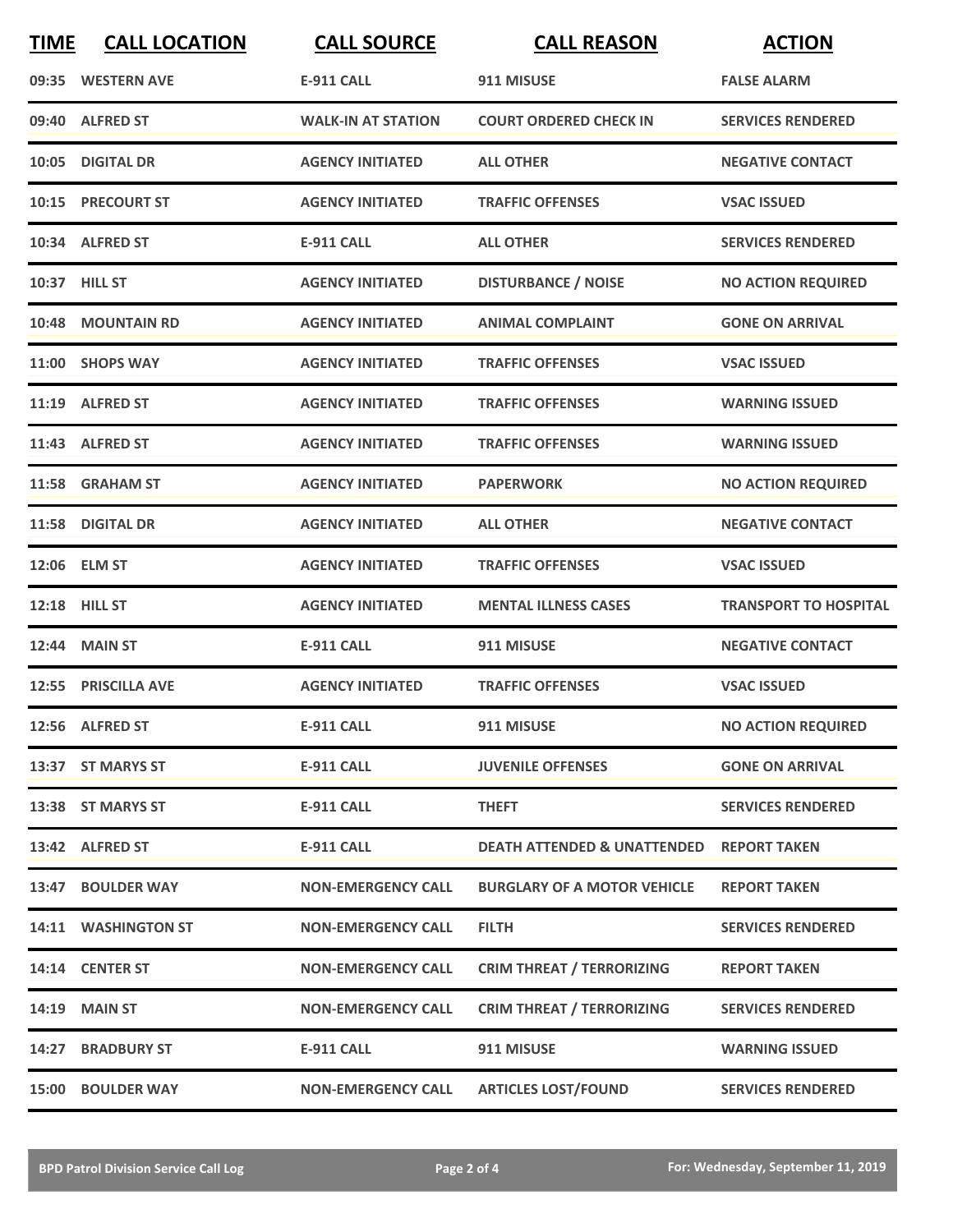| <b>TIME</b> | <b>CALL LOCATION</b>             | <b>CALL SOURCE</b>        | <b>CALL REASON</b>                | <b>ACTION</b>                |
|-------------|----------------------------------|---------------------------|-----------------------------------|------------------------------|
|             | <b>15:03 WENTWORTH ST</b>        | <b>NON-EMERGENCY CALL</b> | <b>VIOL PROTECTION FROM ABUSE</b> | <b>SERVICES RENDERED</b>     |
|             | 15:19 SOUTH ST + GREEN ST        | <b>AGENCY INITIATED</b>   | <b>TRAFFIC OFFENSES</b>           | <b>WARNING ISSUED</b>        |
|             | <b>15:55 WENTWORTH ST</b>        | <b>WALK-IN AT STATION</b> | <b>THEFT</b>                      | <b>REPORT TAKEN</b>          |
|             | 16:18 ELM ST + PRECOURT ST       | <b>AGENCY INITIATED</b>   | <b>TRAFFIC OFFENSES</b>           | <b>WARNING ISSUED</b>        |
|             | 17:00 SOUTH ST                   | <b>NON-EMERGENCY CALL</b> | <b>CHECK WELFARE</b>              | <b>SERVICES RENDERED</b>     |
|             | 17:03 HAZEL ST                   | <b>NON-EMERGENCY CALL</b> | <b>CHECK WELFARE</b>              | <b>SERVICES RENDERED</b>     |
|             | 17:18 KING ST                    | <b>AGENCY INITIATED</b>   | <b>ARTICLES LOST/FOUND</b>        | <b>SERVICES RENDERED</b>     |
|             | 17:42 SACO FALLS WAY             | <b>WALK-IN AT STATION</b> | <b>HARASSMENT</b>                 | <b>REPORT TAKEN</b>          |
|             | 17:48 BACON ST                   | <b>AGENCY INITIATED</b>   | <b>SUSPICION</b>                  | <b>SERVICES RENDERED</b>     |
|             | 17:54 POOL ST                    | <b>E-911 CALL</b>         | <b>DOMESTIC COMPLAINTS</b>        | <b>REPORT TAKEN</b>          |
|             | 18:02 MAIN ST + ADAMS ST         | <b>NON-EMERGENCY CALL</b> | <b>CHECK WELFARE</b>              | <b>TRANSPORT TO HOSPITAL</b> |
|             | 18:37 BARRA RD                   | <b>AGENCY INITIATED</b>   | <b>TRAFFIC OFFENSES</b>           | <b>NO VIOLATION</b>          |
| 18:39       | <b>GRAYSON ST</b>                | <b>AGENCY INITIATED</b>   | <b>ASSIST PD AGENCY</b>           | <b>TRANSPORT TO HOSPITAL</b> |
| 18:49       | <b>SACO FALLS WAY</b>            | <b>NON-EMERGENCY CALL</b> | <b>SUSPICION</b>                  | <b>NEGATIVE CONTACT</b>      |
| 19:23       | <b>ALFRED ST</b>                 | <b>NON-EMERGENCY CALL</b> | <b>DRUNKENNESS</b>                | <b>FIELD INTERVIEW</b>       |
|             | 19:43 ALFRED ST + BIDDEFORD GATE | <b>AGENCY INITIATED</b>   | <b>TRAFFIC OFFENSES</b>           | <b>WARNING ISSUED</b>        |
|             | 19:51 LINCOLN ST                 | <b>E-911 CALL</b>         | 911 MISUSE                        | <b>NO ACTION REQUIRED</b>    |
|             | 20:32 SULLIVAN ST                | <b>AGENCY INITIATED</b>   | <b>HARASSMENT</b>                 | <b>FIELD INTERVIEW</b>       |
|             | 20:33 ALFRED ST                  | <b>AGENCY INITIATED</b>   | <b>DISTURBANCE / NOISE</b>        | <b>SERVICES RENDERED</b>     |
|             | 21:13 STONE ST                   | <b>NON-EMERGENCY CALL</b> | <b>THEFT</b>                      | <b>REPORT TAKEN</b>          |
|             | 21:32 POOL ST                    | <b>AGENCY INITIATED</b>   | <b>TRAFFIC OFFENSES</b>           | <b>WARNING ISSUED</b>        |
|             | 21:44 SULLIVAN ST                | <b>AGENCY INITIATED</b>   | <b>PAPERWORK</b>                  | <b>PAPERWORK SERVED</b>      |
|             | 22:10 SULLIVAN ST                | <b>E-911 CALL</b>         | ASSAULT                           | <b>REPORT TAKEN</b>          |
|             | 22:20 LINCOLN ST                 | <b>AGENCY INITIATED</b>   | <b>DISTURBANCE / NOISE</b>        | <b>UNFOUNDED</b>             |
|             | 22:28 POOL ST                    | <b>E-911 CALL</b>         | <b>FIGHTS</b>                     | <b>UNFOUNDED</b>             |
|             | 23:29 POOL ST                    | <b>AGENCY INITIATED</b>   | <b>SUSPICION</b>                  | <b>SERVICES RENDERED</b>     |